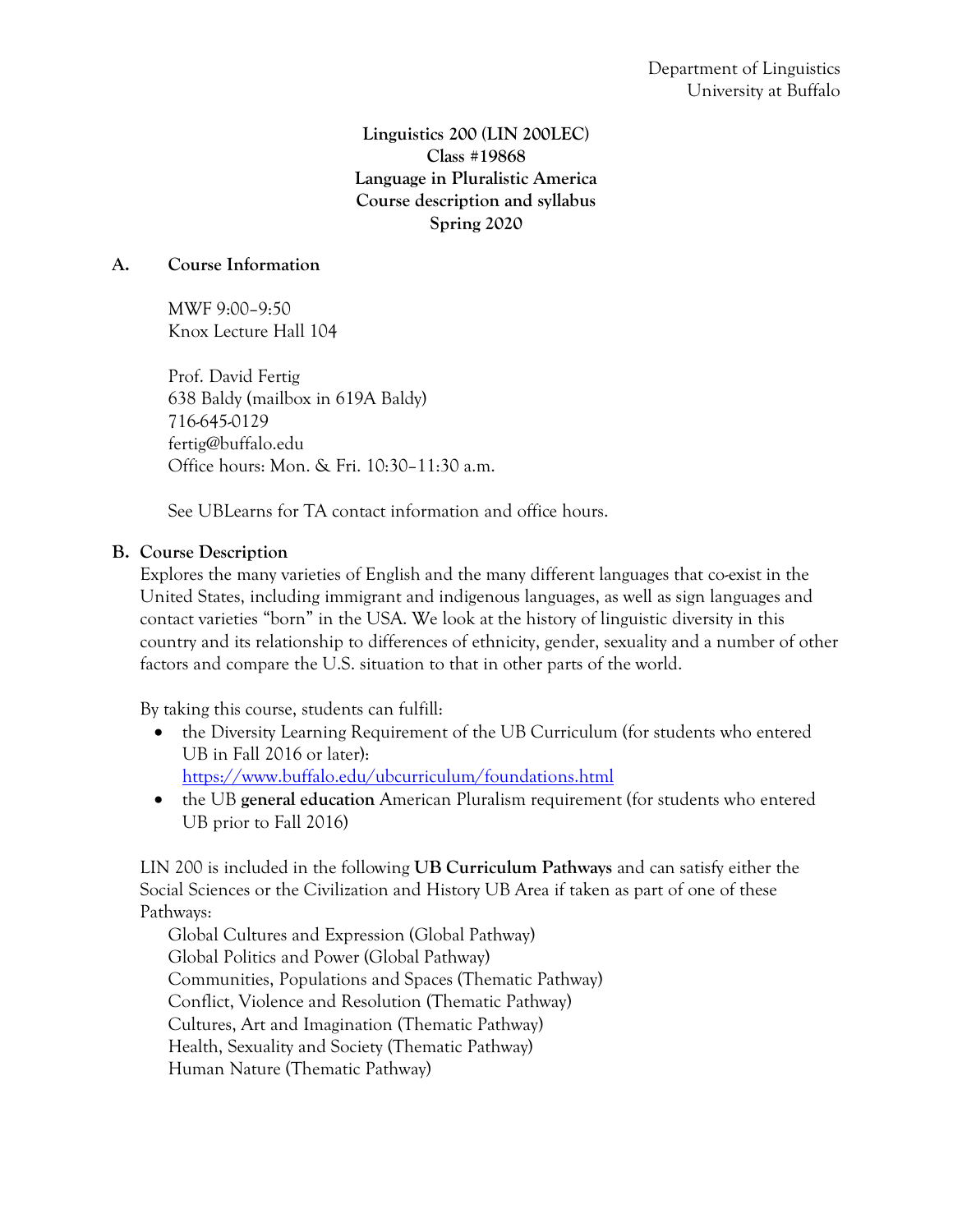**UB Portfolio:** If you are completing this course as part of your UB Curriculum requirements, please select an 'artifact' from this course that is representative of your learning and upload it to your UBPortfolio (powered by Digication) account. Templates have been created for this purpose. Artifacts include homework assignments, exams, research papers, projects, lab reports, presentations, and other course materials. Your final UB Curriculum requirement, UBC 399: UB Curriculum Capstone, will require you to submit these 'artifacts' as you process and reflect on your achievement and growth through the UB Curriculum. For more information, see the UB Curriculum Capstone website: https://www.buffalo.edu/ubcurriculum/capstone.html.

The UB Curriculum office provides UBPortfolio support to students and instructors during the Fall and Spring semesters, Monday- Friday in 17 Norton Hall. For hours, visit https://buffalo.digication.com/ub\_portfolio/ubportfolio-walk-in-lab-hours

## **C. Grades**

Your final course grade will be calculated as follows:

Average of 2 tests........................................................................................................50% Average of 4 out of 6 regular quizzes and 3 out of 4 unannounced quizzes............15% Written projects ........................................................................................................35% Semester percentage grades will be converted to letter grades according to the following scale: 93-100% = A; 90-92% = A-; 87-89% = B+; 83-86% = B; 80-82% = B-; 77-79% = C+; 73-76% = C; 70-72% = C-; 67-69% = D+; 60-66% = D; 0-59% = F

## **D. Required text**

*Language and Diversity in the US: An Introduction*, by Susan Tamasi & Lamont Antieau. New York: Routledge, 2015.

## **E. Course policies**

**Special note for Spring 2020: We have at least one student in our class this semester who is extremely allergic to peanuts and tree nuts. Eating nuts or peanuts or nut/peanut food products or carrying open packages of nuts or peanuts or nut/peanut food products is therefore strictly prohibited in the LIN 200 classroom this semester.**

- 1. All assignments must be handed in on time.
- 2. There will be no make-up quizzes. Best 4 of 6 regular quizzes are counted. In addition to the 6 regular quizzes, there will be 4 very short unannounced quizzes, with the best 3 of these 4 counted. If you are unable to come to a test for one of the reasons listed on the website below, contact your TA as soon as possible to discuss your options. Do NOT make any nonessential travel plans that might conflict with either of the two tests. https://catalog.buffalo.edu/policies/attendance.html
- 3. Students should contact their TAs (by e-mail or in person) when they have questions or difficulties of any kind. TA contact information and office hours will be posted on UBLearns under "Contacts". Each student will be assigned to a specific TA a few days after the start of the semester.
- 4. **Incompletes** are rarely if ever appropriate in a class like LIN 200. Special arrangements can sometimes be made in extraordinary circumstances (such as medical emergencies). Before approaching your TA to discuss the possibility of an incomplete, please familiarize yourself with UB's official policy at:

https://catalog.buffalo.edu/policies/explanation.html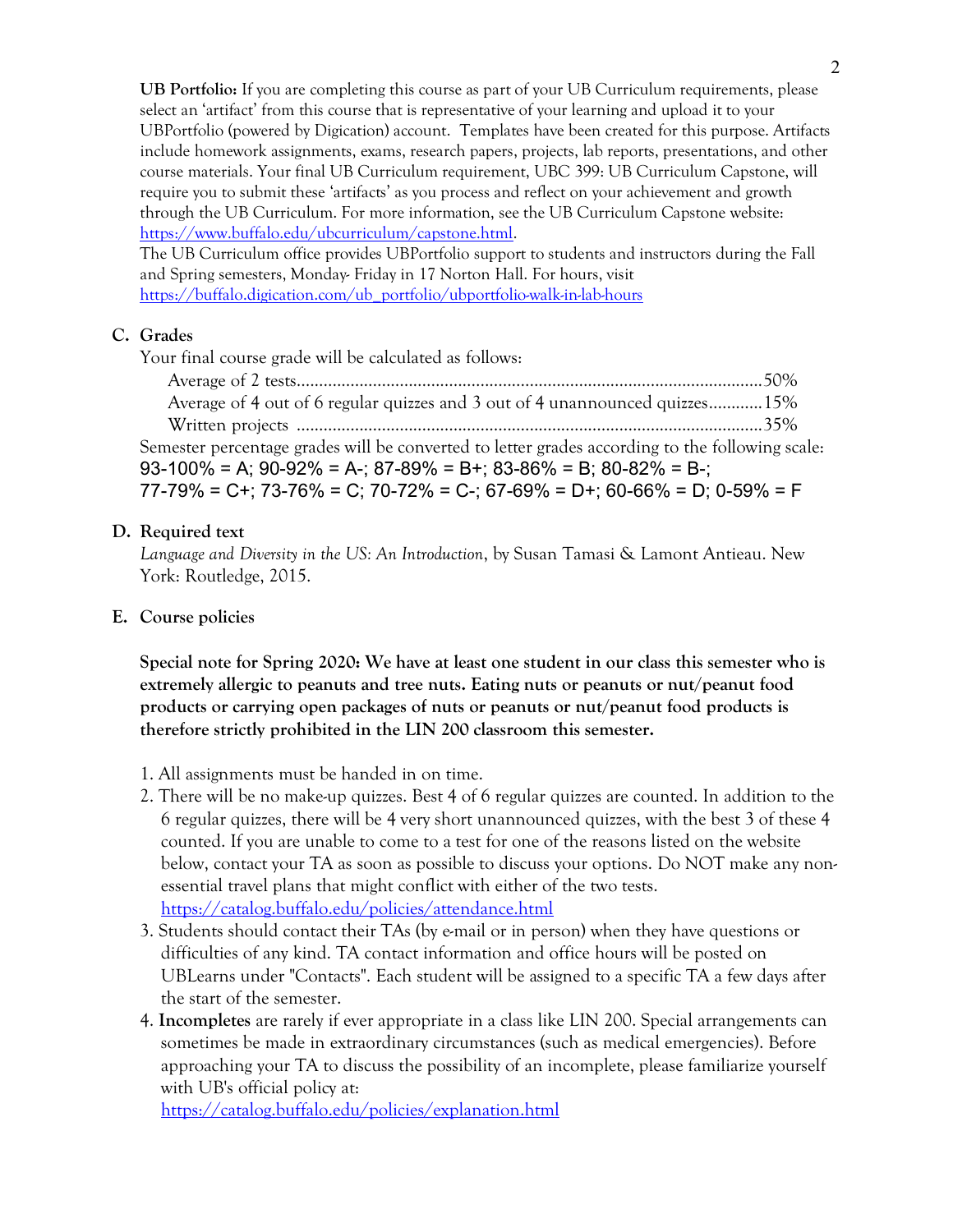5. Academic Integrity

All students should be sure that they understand the University's Academic Integrity policy (see website below) before completing any assignments or taking any tests. If you have any questions or concerns about the policy, please discuss them with your instructor. https://catalog.buffalo.edu/policies/academic\_integrity\_2019-20.html

### 6. Accessibility Resources

If you have any disability which requires reasonable accommodations to enable you to participate in this course, please contact the Office of Accessibility Resources in 60 Capen Hall, 716-645-2608 and also the instructor of this course during the first week of class. The office will provide you with information and review appropriate arrangements for reasonable accommodations, which can be found on the web at: http://www.buffalo.edu/studentlife/who-we-are/departments/accessibility.html

### **F. Critical Campus Resources**

#### *1. Sexual Violence*

UB is committed to providing a safe learning environment free of all forms of discrimination and sexual harassment, including sexual assault, domestic and dating violence and stalking. If you have experienced gender-based violence (intimate partner violence, attempted or completed sexual assault, harassment, coercion, stalking, etc.), UB has resources to help. This includes academic accommodations, health and counseling services, housing accommodations, helping with legal protective orders, and assistance with reporting the incident to police or other UB officials if you so choose. Please contact UB's Title IX Coordinator at 716-645-2266 for more information. For confidential assistance, you may also contact a Crisis Services Campus Advocate at 716-796-4399.

#### *2. Mental Health*

As a student you may experience a range of issues that can cause barriers to learning or reduce your ability to participate in daily activities. These might include strained relationships, anxiety, high levels of stress, alcohol/drug problems, feeling down, health concerns, or unwanted sexual experiences. Counseling, Health Services, and Health Promotion are here to help with these or other issues you may experience. You can learn more about these programs and services by contacting:

*Counseling Services:*

- 120 Richmond Quad (North Campus), 716-645-2720
- 202 Michael Hall (South Campus), 716-829-5800

#### *Health Services:*

• Michael Hall (South Campus), 716-829-3316

#### *Health Promotion:*

• 114 Student Union (North Campus), 716-645-2837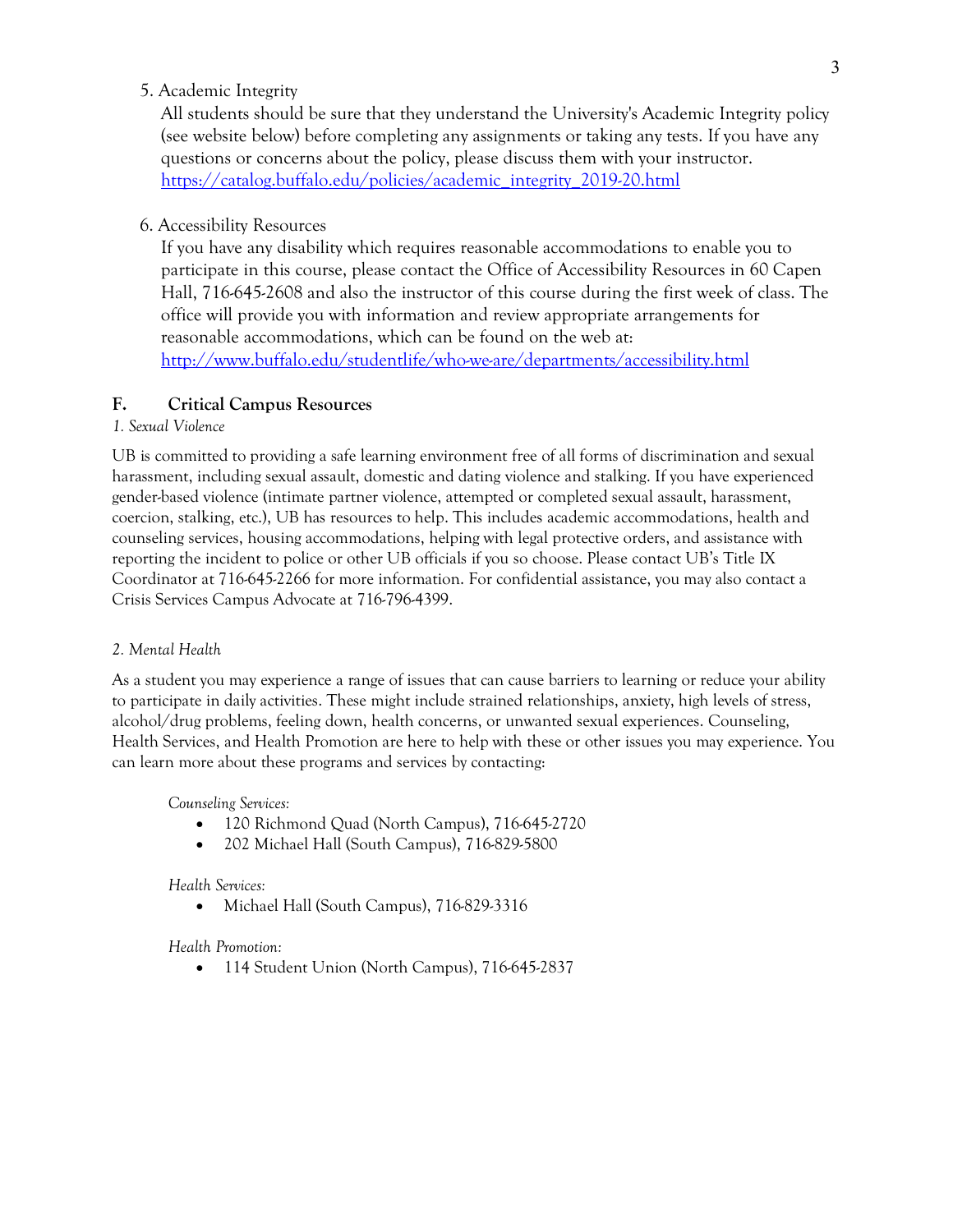## **G. Student Learning Outcomes**

| <b>Course Learning</b>        | Maps to the                 | Delivered through       | <b>Student Achievement</b> |
|-------------------------------|-----------------------------|-------------------------|----------------------------|
| Outcomes:                     | <b>Following Program</b>    | the Following           | Assessed with the          |
|                               | Outcomes /                  | Instructional           | Following                  |
|                               | Competencies:               | Method(s):              | Method(s)/Assignments:     |
| Understand<br>1.              | <b>UBGE, MSCHE</b>          | class lectures, slides, | Essay questions on tests 1 |
| the challenges and            | Values, Ethics, &           | and discussion,         | and two; written projects  |
| <i>possibilities</i> inherent | <b>Diverse Perspectives</b> | throughout              | $1$ and $2$                |
| in a diverse society.         |                             | semester; textbook      |                            |
|                               |                             | chapters 2, 3, 6, 8,    |                            |
|                               |                             | 9                       |                            |
| Think critically<br>2.        | <b>UBGE, SUNY</b>           | class lectures, slides, | Essay questions on tests 1 |
| and with an open              | Critical Thinking,          | and discussion,         | and two; written projects  |
| mind about                    | <b>MSCHE Critical</b>       | especially in weeks     | 1 and 2                    |
| controversial                 | Analysis and                | $1, 3-7, 10-12, 14;$    |                            |
| contemporary and              | Reasoning, MSCHE            | textbook chapters       |                            |
| historical topics             | Values, Ethics, &           | $3, 6, 7, 12-14$        |                            |
| stemming from issues          | <b>Diverse Perspectives</b> |                         |                            |
| such as gender, race,         |                             |                         |                            |
| class, ethnicity,             |                             |                         |                            |
| religion, and disability      |                             |                         |                            |
| in American society.          |                             |                         |                            |
| Understand<br>3.              | <b>UBGE, MSCHE</b>          | class lectures, slides, | written project 1          |
| that categories of            | Values, Ethics, &           | and discussion,         |                            |
| diversity <i>develop</i> and  | <b>Diverse Perspectives</b> | especially in weeks     |                            |
| <i>change</i> over time.      |                             | 2, 10-14; textbook      |                            |
|                               |                             | chapters 4, 5, 7, 8,    |                            |
|                               |                             | 10, 11, 13              |                            |
| Describe how<br>4.            | <b>UBGE, MSCHE</b>          | class lectures, slides, | written project 2          |
| categories of diversity       | Values, Ethics, &           | and discussion,         |                            |
| intersect or connect          | <b>Diverse Perspectives</b> | especially in weeks     |                            |
| with each other,              |                             | $10-14$ ; textbook      |                            |
| creating complex              |                             | chapters 6, 7, 13       |                            |
| identities and                |                             |                         |                            |
| perspectives.                 |                             |                         |                            |
| Recognize that<br>5.          | <b>UBGE, MSCHE</b>          | class lectures, slides, | essay question on test 2   |
| categories of difference      | Values, Ethics, &           | and discussion,         |                            |
| create both                   | <b>Diverse Perspectives</b> | especially in weeks     |                            |
| institutional                 |                             | 1, 7, 8, 11, 12;        |                            |
| inequalities and              |                             | textbook chapters       |                            |
| advantages.                   |                             | 2, 3, 8, 14             |                            |

**Learning outcomes and assessment for the Diversity Learning Requirement of the UB Curriculum**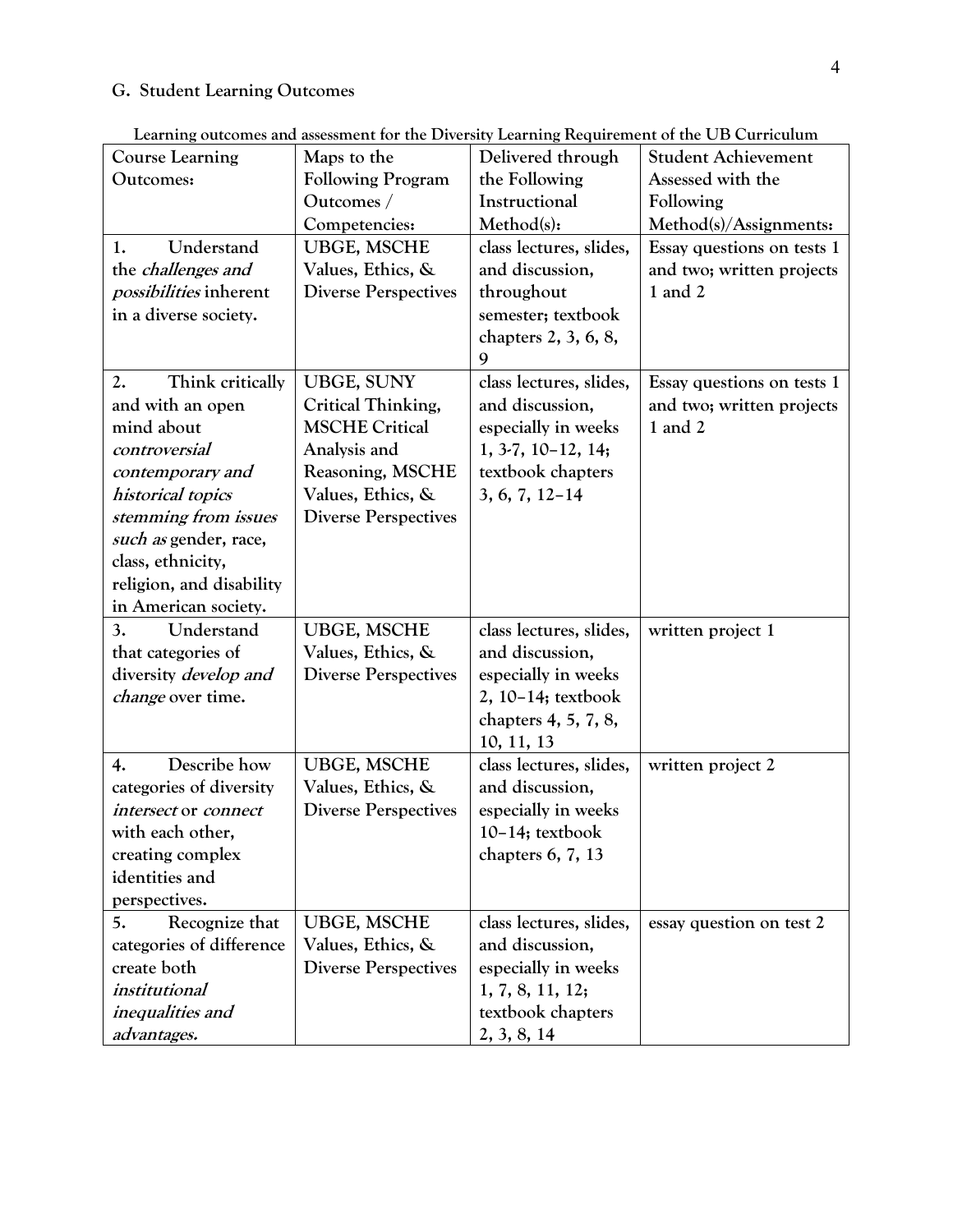| Explain how<br>6.       | <b>UBGE, MSCHE</b>          | class lectures, slides, | short paragraph and/or   |
|-------------------------|-----------------------------|-------------------------|--------------------------|
| historical contexts     | Values, Ethics, &           | and discussion,         | essay question on test 2 |
| (such as Western        | <b>Diverse Perspectives</b> | especially in weeks     |                          |
| global expansion,       |                             | $2-5, 8, 12, 14;$       |                          |
| slavery, capitalism,    |                             | textbook chapters       |                          |
| gender inequality,      |                             | $4, 6, 7, 10-13$        |                          |
| immigration, and/or     |                             |                         |                          |
| social movements)       |                             |                         |                          |
| have shaped             |                             |                         |                          |
| contemporary realities. |                             |                         |                          |
|                         |                             |                         |                          |

**Course-specific learning outcomes and assessment for Linguistics 200**

| By the end of this course, students should be    | Method of assessment                       |  |
|--------------------------------------------------|--------------------------------------------|--|
| able to                                          |                                            |  |
| define and discuss the terms pluralism,          | quiz 1, test 1, written project 1          |  |
| multiculturalism, assimilation(ism),             |                                            |  |
| segregation, and integration and explain how     |                                            |  |
| these concepts are relevant to language in the   |                                            |  |
| U.S.                                             |                                            |  |
| name the major immigrant groups to the U.S.      | quizzes 1 and 2, test 1, written project 1 |  |
| and describe the history and circumstances of    |                                            |  |
| their immigration                                |                                            |  |
| Describe the different patterns of language      | quizzes 1 and 2, test 1, written project 1 |  |
| maintenance and shift seen among linguistic      |                                            |  |
| minorities in the U.S.                           |                                            |  |
| Explain the relevance of religion for language   | quiz 2, test 1                             |  |
| maintenance and shift                            |                                            |  |
| Name several indigenous languages of the U.S.    | quiz 3, test 1                             |  |
| Explain the linguistic and social status and     | quiz 4, tests $1 \& 2$                     |  |
| significance of American Sign Language.          |                                            |  |
| Describe the historical development of official  | quiz 4, test 2, written project 2          |  |
| U.S. policies and political debates regarding    |                                            |  |
| immigrant and indigenous minority languages.     |                                            |  |
| Identify major dialect regions of the U.S. and   | quiz 4, test 2                             |  |
| name some linguistic features of each major      |                                            |  |
| dialect.                                         |                                            |  |
| Explain how speakers use linguistic variation to | quiz 5, test 2, written project 2          |  |
| construct and express their identities.          |                                            |  |
| Explain the linguistic and social status of      | quiz 5, test 2                             |  |
| African American (Vernacular) English.           |                                            |  |